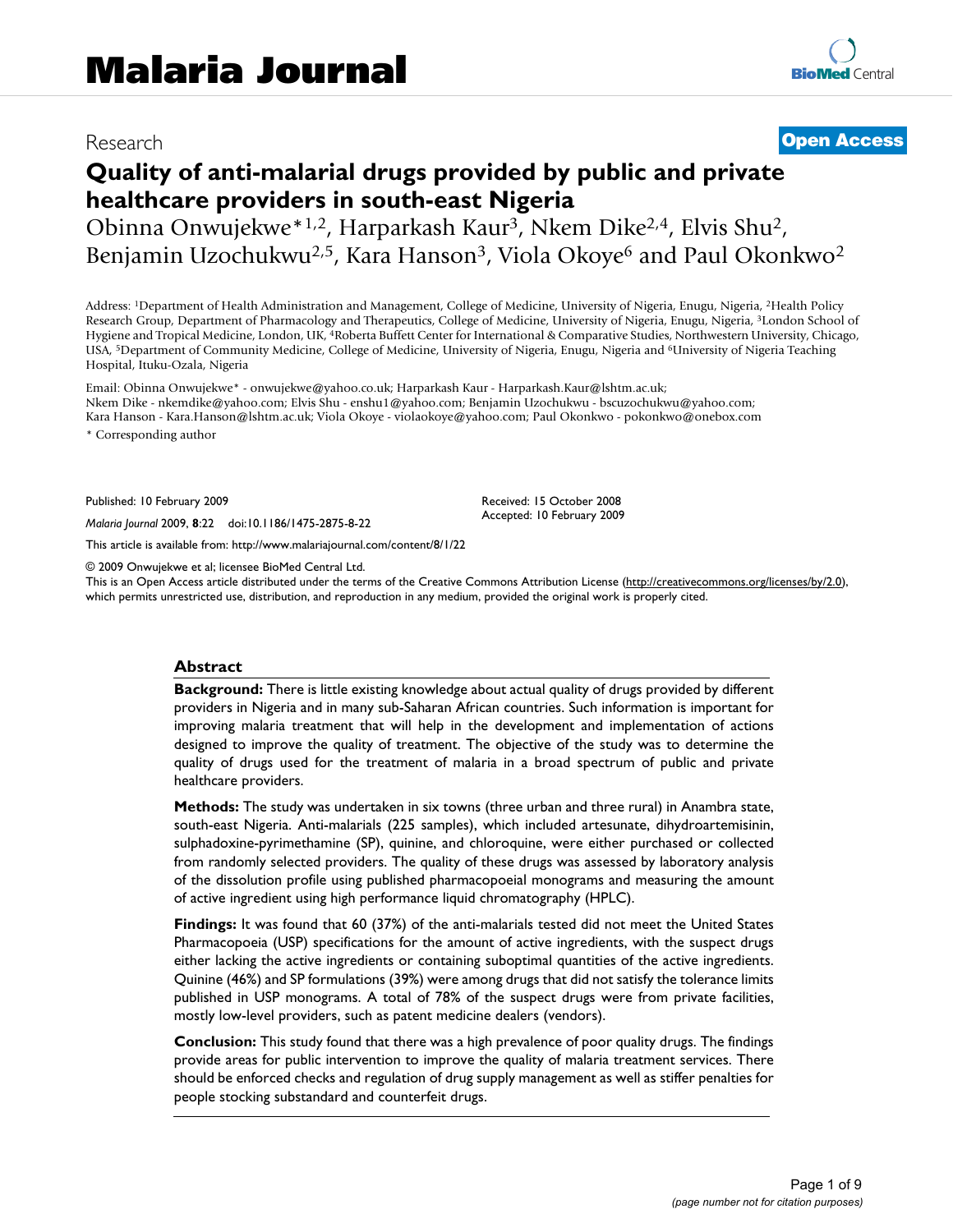# **Background**

People seek treatment for malaria from public sector facilities and a range of formal and informal private sector facilities [1,2]. Around 60% of all malaria episodes in sub-Saharan Africa (SSA) are initially treated by private providers, mainly through the purchase of drugs from shops and drug peddlers [1]. The "informal private sector", such as patent medicine dealers, is a main source of anti-malarial drugs [3,4], but the quality of treatment that they provide is suspect [1]. However, these treatments are often inconsistent with national treatment guidelines: they may include counterfeit drugs, drugs of poor quality, as well as incorrect dosing and irrational prescription practices [4]. A counterfeit formulation is one that is "deliberately and fraudulently mislabelled with respect to identity and/or source. Counterfeiting can apply to both branded and generic products and counterfeits may include products with the correct ingredients or with the wrong ingredients, without active ingredients, with insufficient active ingredient or with fake packaging" [5]

Drug quality in public and private outlets may be problematic. A previous study in Nigeria assessed the quality of drugs from retail outlets and pharmacies, and attributed problems to a lack of quality control in manufacture and degradation during storage [6].

A major problem with the treatment of malaria is the high level of treatment failures resulting in the large part from the high prevalence of counterfeit drugs bought by the patients [7-9]. Anti-malarials, are among the most widely consumed drugs in tropical countries that have been particularly targeted by counterfeiters and of the 12 antimalarial drugs used in the world today, eight have been counterfeited [7]. Published estimates of the global prevalence of counterfeit drugs range from 1% to 50% and there is evidence of 206 cases of counterfeit anti-infectives from 38 countries [8]. The widespread prevalence of counterfeit anti-malarials is of great public health concern [7,8]. Also, lack of knowledge of counterfeits and appropriate preventive measures, together with poor dissemination of information among health workers and the public, make their detection difficult [8].

Although the official treatment policy has been changed as per WHO recommendations to the use of artemisininbased combination therapy (ACT) as first-line treatment for malaria in Nigeria, the reality on the ground is the continued production, deployment and use of monotherapies, such as chloroquine (CQ), sulphadoxinepyrimethamine (SP), quinine (QU), artesunate and dihydroartemisinin, in both public and private facilities, especially by patent medicine dealers (vendors) in Nigeria and other African countries. Artemisinin monotherapy

remains common in Africa [9]. Researchers have evaluated the quality of CQ, quinine, SP, amodiaquine and proguanil formulations sold in the market in various parts of Africa, including eastern part of Congo DR and Kenya [10-12]. Good quality anti-malarial drugs are often misused in treating malaria because of under-dosing and poor adherence, which could lead to treatment failures and development of drug resistance. The use of counterfeit or substandard monotherapies further endangers malaria chemotherapy.

There is paucity of information about the quality of antimalarials in many sub-Saharan African (SSA) countries, such as Nigeria. Most of the evidence about quality of anti-malarials has come from South-East Asia. However, in a six-country study that highlighted the availability and relative quality of anti-malarials in Africa's private sector, found that over 35% (73/210) of tested samples were substandard [9]. In Nigeria, 36% of sampled anti-infectives contained quantities of active ingredients outside pharmacopoeial limits [6,8]. Also, from a random sample of 5% (n = 581) of Nigerian pharmacies, 48% of anti-infectives contained active ingredients outside pharmacopoieal limits [6,8]. In some cases, the drugs may contain more of the stated active ingredients, which could lead to adverse events as was found in Nigeria where 94 of 160 (59%) of anti-malarials tested contained 110% or more of the stated active ingredients [8,13].

There is little existing knowledge about actual quality of drugs provided by different providers in Nigeria and in many SSA countries. A search of the medical literature yielded only 43 primary published research reports concerning counterfeit drugs in the world [8]. Some researchers found 21 peer-reviewed articles and three reports on the quality of anti-malarial drugs in Africa [14]. Failing products more often originated or were claimed to originate from poorer parts of the world with weaker regulatory systems [9]. The critical finding by some researchers was that most anti-malarial drugs pass the basic tests for pharmaceutical dosage forms such as the uniformity of weight for tablets and the content test, but that *in vitro* product dissolution is the main problem [12,14].

Over the past decade, the massive public health problem of counterfeit and substandard drugs has become more manifest, leading to serious clinical consequences to patients, such as increased morbidity, mortality, and drug resistance, which leads to spurious reporting of resistance and toxicity and loss of confidence in healthcare systems [8,15,16]. Other studies looking at a broader range of diseases in Nigeria found widespread inappropriate drug use, low quality of treatment, and ineffective regulation [17- 21].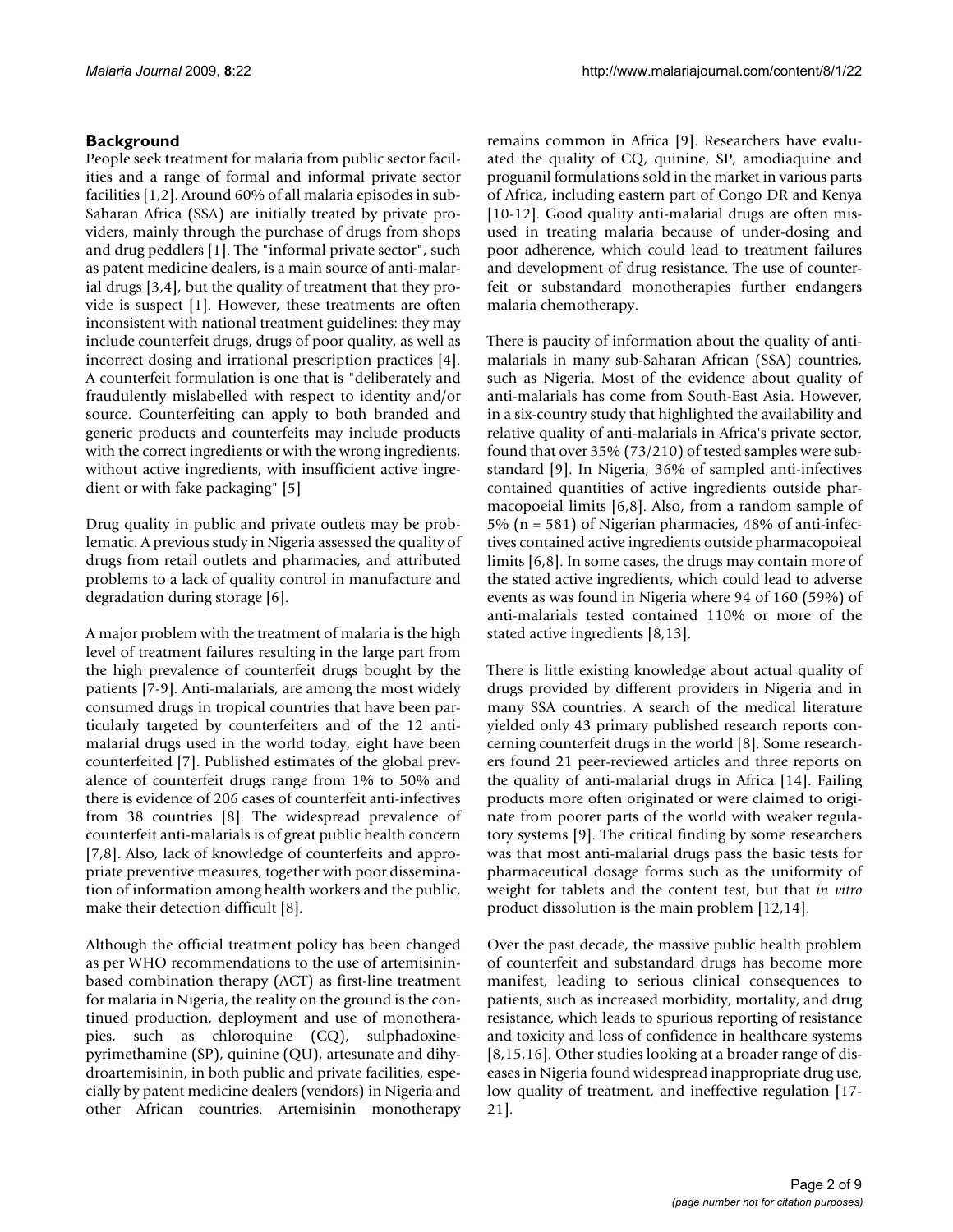The information generated by this study will help design policy measures to strengthen the treatment component of the malaria control strategy. Such information is especially important for improving malaria treatment, especially in light of the change of first-line drug to ACT in the country. The information will also lead to the development and implementation of targeted actions designed to remedy problems found with respect to quality of treatment. These remedial actions could include improved training of public and private sector providers, strengthened regulation, and consumer education.

# **Methods**

# *Study area*

Anambra State, Southeast Nigeria was chosen for the study. South-east Nigeria is one of the most important sources of anti-malarial drugs in Africa and the "bridgehead" market in Onitsha, Anambra State is at the centre of this trade. The state has a high malaria transmission rate all year and the annual incidence rate is 10 to 35%. Six sites were chosen for the study. These were the three largest urban centres (Awka (state capital), Nnewi and Onitsha), from each of the three senatorial zones and one rural local government area (LGA), randomly selected from each senatorial zone (Njikoka, Aguata and Ogbaru). Then, one community from each of the three rural LGAs: Enugwu-Ukwu (Njikoka LGA), Ekwulobia (Aguata LGA) and Okpoko (Ogbaru LGA) was selected using two-stage sampling, by first stratifying the communities according to whether they have a general hospital and then randomly selecting the sites from those that have general hospitals. Each site area has a full complement of providers from hospitals to itinerant drug providers and herbalists.

# *Sampling and sample size*

The sample size was determined by considerations of the range of providers and feasibility and was selected from a broader study of nature of malaria treatment provision. In the broader study, 50 providers (public and private) in each urban and 25 in each rural area were selected, which gave a total of 225 providers. The quality of drugs was assessed through the purchase of anti-malarial drugs from a random sample of 20% of the 225 selected providers. They were spread out across the different levels of providers, but all existing public providers in each study area were included in the study, because there were not many of them. The sampling frame was providers using orthodox drugs to treat patients and they included all levels of care in public facilities and private providers. Orthodox drugs refer drugs derived from biomedical science and include tablets, syrups, suspensions and injections (in contrast to herbs and homeopathic drugs). The providers were divided into low-level providers and high/medium level providers. The low-level providers included patent medicine dealers, mixed goods shops and maternity

homes. The medium/high level providers included public hospitals, private hospitals, pharmacy shops and primary healthcare centres. Pharmacy shops are legal drug outlets with an in-house pharmacist, whilst patent medicine dealers are also legal drug outlets without an in-house pharmacist.

# *Collection/purchase of drugs*

The drugs were purchased from both low level and high/ medium level providers. The major drugs that are used in the co-packaging of ACT, as well as the most common anti-malarial were purchased. All drugs were purchased in tablet form and the number of each tablet purchased was determined by the type of anti-malarial and the recommended single dose for treatment of malaria. The drugs were artesunate, dihydroartesinin, SP, QU and CQ tablets. The drugs were purchased in the following quantities: artesunate – 12 tablets, dihydroartesinin – eight tablets, SP – three tablets, quinine – 10 tablets, and CQ – 10 tablets. Researchers posed as clients to buy the drugs from pharmacy shops and patent medicine dealers (PMDs) or vendors provided such drugs that had shelf lives of more than two years. However, in the case of hospitals and a few pharmacy shops, the researchers explained the purpose of the study and requested that the providers sell the anti-malarials to them, which all of them did. In some cases, the hospitals donated the samples. Drugs of different lot and batch numbers were bought/collected and the samples for testing were randomly selected from those. The drugs that were in packets were left in their packets, but those that were bought in packs were safely stored in medicine containers at room temperature (28°C to 32°C). Hence, efforts were made to ensure that the drugs were not degraded by inadequate storage conditions, which would have confounded the findings. The drugs were stored for 4.5 months before the analysis. None of the analysed drugs had expired.

# *Drug quality by dissolution analyses*

The quality of the formulations of SP, quinine and CQ was determined using the *in vitro* dissolution testing protocols using the detailed monograms outlined in the United States Pharmacopeia (USP) and measuring the amount of active component using high performance liquid chromatographic (HPLC) analysis [22]. HPLC analysis was carried out at the London School of Hygiene and Tropical Medicine. The test for content assesses the amount of active ingredient measured in a formulation, expressed as a percentage of the label claim; the test for dissolution determines the amount of active ingredient that this released and available for absorption [11]. Poor manufacturing practices, poor storage of a product as well as the use of incorrect excipients will lead to poor dissolution profiles and thus result in compromised bioavailability. Dissolution testing for pharmaceutical products in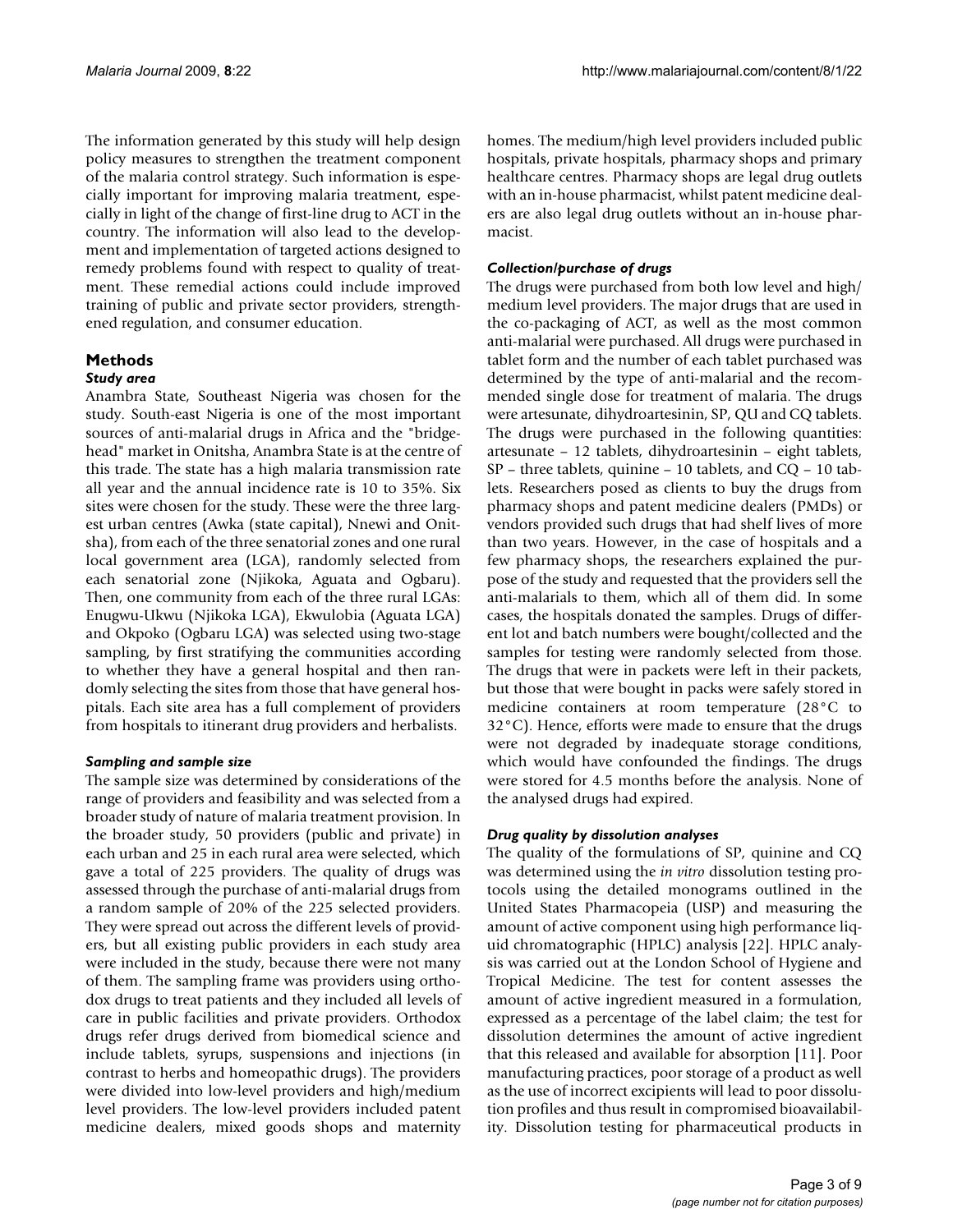tablet and capsule form is required by the US Food and Drug Administration (FDA) and increasingly used outside the USA to report on the quality of drug.

#### *Dissolution analyses*

Tablet dissolution was performed in the Pharma Test PT 017 dissolution apparatus using 6 tablets of each product. Dissolution of all antifolate antimalarial products was carried out using 1 litre of 0.01 M pH 6.8 phosphate buffer solution (sodium hydroxide and potassium dihydrogen orthophosphate, Fisher Scientific) and heated to a temperature of 37°C, with a rotor speed of 75 rpm. Dissolution was carried out for 40 minutes and 500 μl samples were taken at ten-minute intervals during this time. Of this 500 μl sample 200 μl was transferred into a high performance liquid chromatography (HPLC) reaction vial and diluted 1:1 with 200 μl 0.05 M pH 6.8 phosphate buffer solution and transferred into the HPLC machine for analysis. Dissolution of CQ was performed in 900 mls of purified water and heated to a temperature of 37°C with a rotor speed of 100 rpm for 60 minutes. At tenminute intervals, 500 μl samples were taken and from each of these 200 μl was transferred for HPLC analysis after a 1:1 dilution with purified water. The tablets were subjected to dissolution in 900 mls of 0.1 Molar HCl and heated to a temperature of 37°C, with a rotor speed of 100 rpm. Dissolution was carried out for 1 hour with 500 μl samples taken at ten-minute intervals during this time. From each 500 μl sample 200 μl was transferred into a HPLC reaction vial and diluted 1:1 with 200 μl 0.5 M HCl and subsequently transferred into the HPLC machine for analysis.

#### *Quantity of active ingredient*

Drug quality was assessed by comparing the amount of active ingredient in the eluents of each dissolution sample against a known concentration of the standard for CQ, QU, SUL and PYR after HPLC analysis (see chromatogram in Figure 1 for the separation for each compound). Information about the source, packaging or appearance of each



# Figure 1 and 2008 and 2008 and 2008 and 2008 and 2008 and 2008 and 2008 and 2008 and 2008 and 2008 and 2008 an

**HPLC chromatogram showing the separation of mixture of standards of chloroquine (CQ), quinine (QU), sulphadoxine (SUL) and pyrimethamine (PYR) all at 10** μ**g/ml; dihydroartemisinin (DHA) and artesunate (AS) at 4 mg/ml**.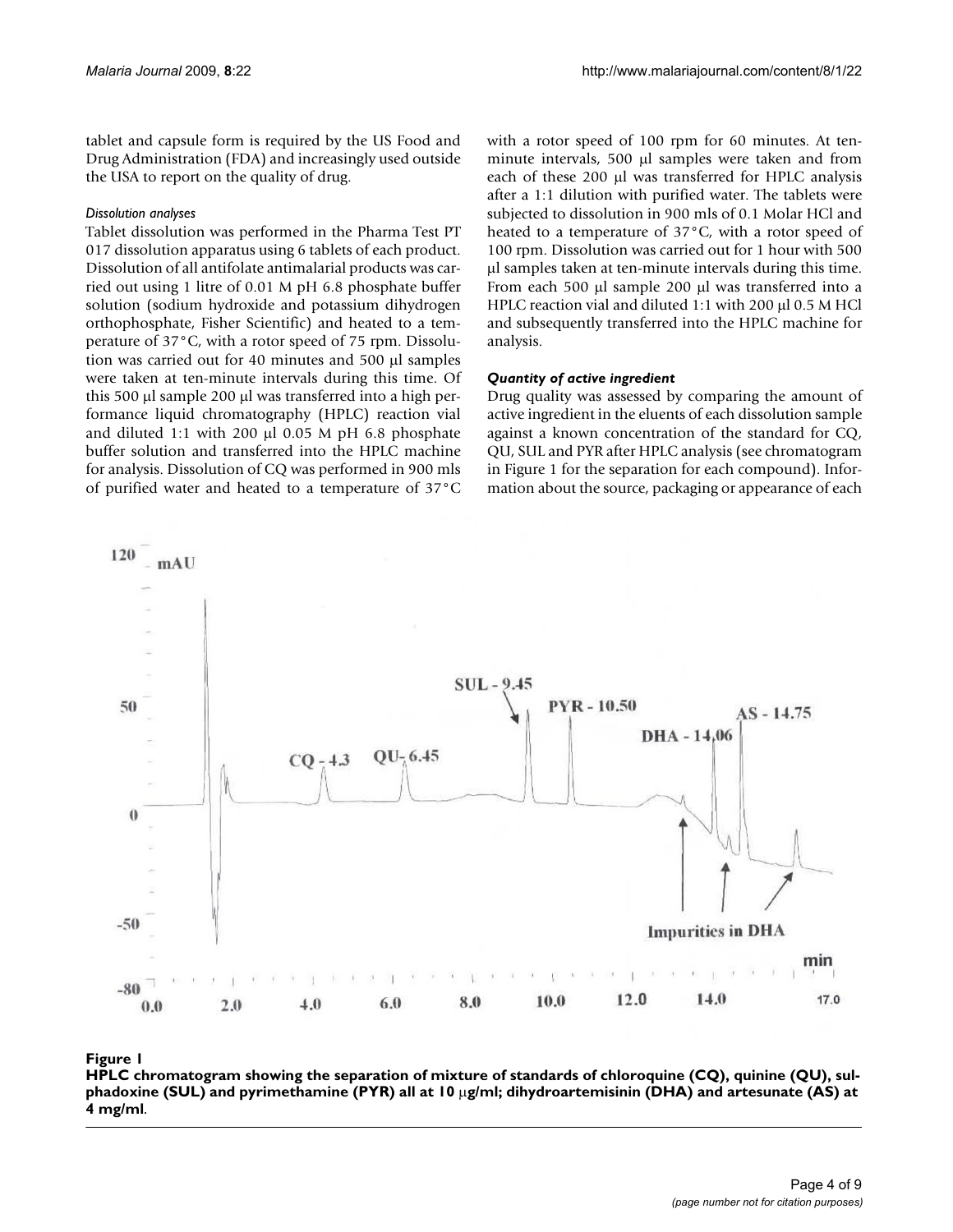product was not known by the investigators prior to analyses of the tablets for quality.

After the dissolution and HPLC analyses the samples were classified as good quality or substandard based on the amount of active ingredient detected listed in Table 1, below. Similarly in the absence of an official monograph for the dissolution profile of artemisinin derivatives – artesunate (AS) and dihydroartemisinin (DHA) – concentrations were measured directly by crushing the tablets and adding 20 ml of methanol to obtain a 2.5 mg/ml solution of AS or DHA per tablet. This solution was then analysed on HPLC to confirm the amount measured. The amount of active ingredient detected was determined from a calibration curve plotted using reference standards of each of the artemisinin derivatives (0–10 mgs/ml)

For SP, USP stipulates that 60% of each component must be detected in the dissolution media (phosphate buffer 0.05 M; pH 6.8) at 30 minutes (37 $^{\circ}$ C). For quinine an amount of more than 75% must be detected in the dissolution media (0.1 N hydrochloric acid) at 45 minutes (37°C), while for CQ, 75% of the active ingredient should be detected in the dissolution media (water) at 45 minutes (37°C). Dissolution tests and percentage of active ingredients of the drug samples were the major points for data analysis. The final results (Table 1) were expressed as whether or not the drugs failed to meet the tolerance limits stated in the monograms of USP and the proportion of active ingredients that each sample contained. As reported by Bate *et al*, forensic examination of trademarks or product designs were carried out to differentiate between products that were merely substandard and those which were deliberately counterfeited [8].

# **Results**

# *General characteristics of the providers*

The basic training and service information of low level healthcare providers and medium/high level providers showed that amongst the low level providers, those in maternity homes had the highest average number of years of formal training for the work that they do. Similarly, it was providers in 'other healthcare facilities' that had the highest number of years of training for the work that they do, whilst providers in private hospitals, the general hospitals and 'others' had the highest level of education for medium/high level providers. All the medium/high level providers were licensed for the work that they do, with the exception of one provider from a Primary Healthcare (PHC) centre. Conversely, 121 (94.5%) of the low level providers were licensed, however the level of education for most patent medicine dealers, specifically for the medicine business, was very low. Overall, there were 128 lowlevel providers and 97 medium/high level providers.

# *Drugs stocked and used by providers to treat malaria*

In the survey interview conducted with all 225 selected providers, artesunate monotherapy, chloroquine tablets, chloroquine injection, antibiotics, SP, quinine, ACT and other drugs were stated as the drugs that 30.9%, 70%, 54.6%, 24.7%, 56.7%, 23.7%, 11.3%, 38.1% medium/ high level providers most commonly used to treat malaria. The use of artesunate monotherapy was mostly in public (81.8%) and private hospitals (100%) and pharmacies (63.6%) respectively. Also, CQ tablets (90.6%) and SP formulations (84.4%) were the most common drugs used by low-level providers to treat malaria. Only 24.2% and 0.8% of low-level providers used artesunate monotherapy and ACT, respectively to treat malaria. The few instances of known use of ACT by medium/high level providers were in general hospitals and pharmacy shops.

At the time of the interview the medium/high level providers had in stock artesunate monotherapy (29.9%), CQ tablets (61.9%), CQ injection (57.7%), antibiotics (20.6%), SP (45.4%), quinine (22.1%) and ACTs (14.4%). Most of the formulations for artesunate monotherapy and ACT were stocked by the public hospitals and pharmacy shops. Conversely, at the time of interview, just 27 (21.1%) and two (1.6%) of low level providers had in stock artesunate monotherapy and ACT and 88.3% of them stocked both CQ and SP tablets at that time.

# *Quality of different anti-malarials in the study area*

Table 2 shows that 60 (37%) out of the 225 anti-malarials did not meet the tolerance limits set by USP for the amount of active ingredient when tested for the quality of the formulations. The drugs that did not meet the tolerance limits set by USP either did not contain the active ingredients or contained suboptimal quantities of the

**Table 1: Classification for content analysis by HPLC for antimalarial drugs**

| Drug          | <b>Good Quality</b>                                                         |  |  |  |  |
|---------------|-----------------------------------------------------------------------------|--|--|--|--|
| Chloroquine   | $> 0.208$ mg/ml at 45 minutes (if CQ = 250 mg dose)                         |  |  |  |  |
| Ouinine       | $> 0.25$ mg/ml at 45 minutes (if QU = 300 mg or 0.08 mg/ml if it is 100 mg) |  |  |  |  |
| Sulfadoxine   | $> 0.3$ mg/ml at 30 minutes                                                 |  |  |  |  |
| Pyrimethamine | $> 0.015$ mg/ml at 30 minutes                                               |  |  |  |  |
| <b>ARTs</b>   | > 95% of stated concentration                                               |  |  |  |  |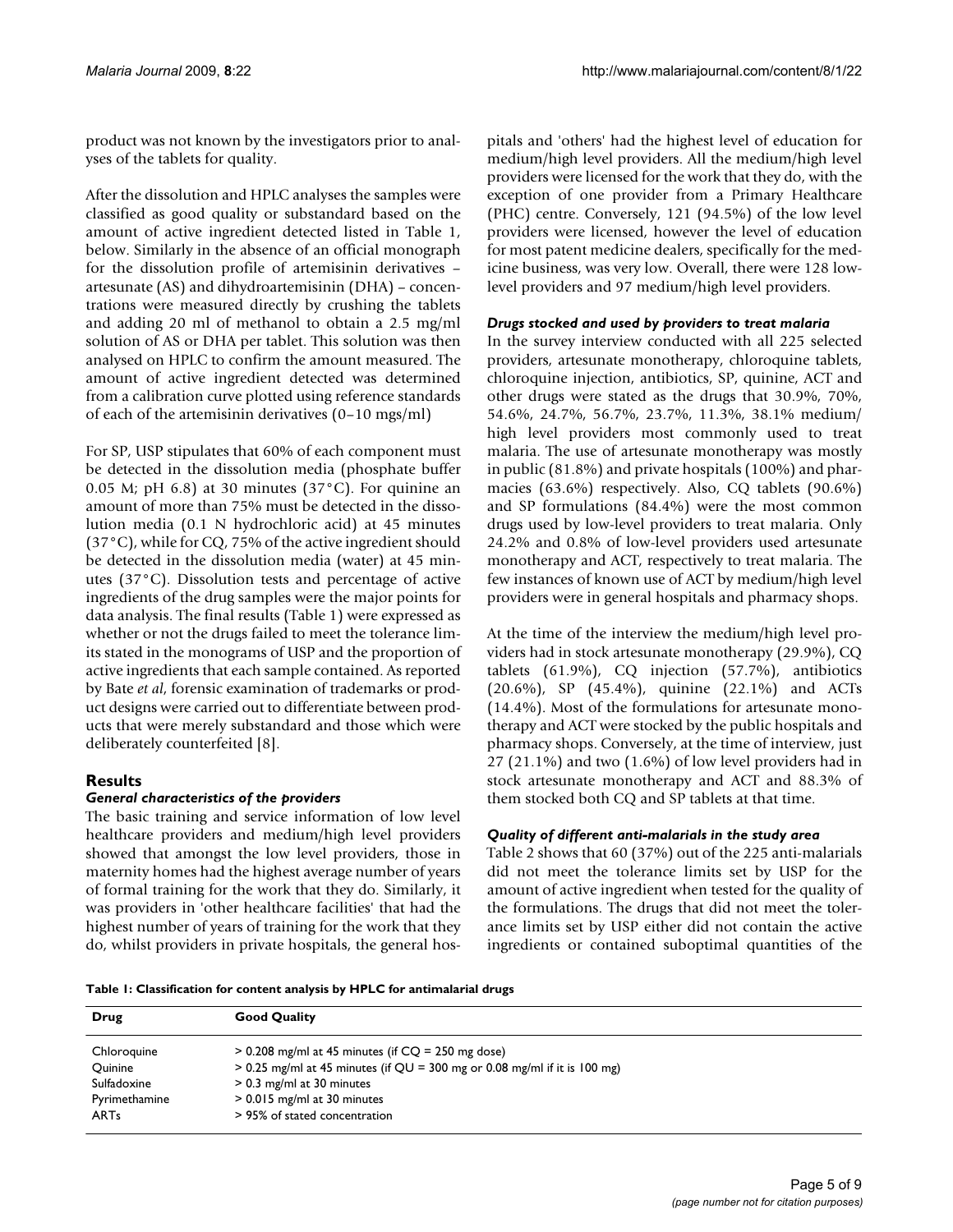|                                            | Dihydroartemesinin       | Quinine                    | Sulphadoxine-Pyrimethamine (SP) | Chloroquine              | Artesunate           | Total                          |
|--------------------------------------------|--------------------------|----------------------------|---------------------------------|--------------------------|----------------------|--------------------------------|
|                                            | $N = 4$                  | $N = 28$                   | $N = 113$                       | $N = 56$                 | $N = 24$             | $N = 225$                      |
|                                            | n (%)                    | n (%)                      | n (%)                           | n(%)                     | n (%)                | n (%)                          |
| Pass*                                      | 3(75)                    | 15(54)                     | 69(61)                          | 54 (96)                  | 24 (100)             | 165(73)                        |
| Fail*                                      | 1(25)                    | 13(46)                     | 44 (39)                         | 2(4)                     | 0(0)                 | 60(37)                         |
| Total                                      | 4(100)                   | 28 (100)                   | 113(100)                        | 56 (100)                 | 24 (100)             | 225 (100)                      |
| Failures<br>Public<br>Private<br>Total     | 0(0)<br>1(100)<br>1(100) | 2(15)<br>11(85)<br>13(100) | 9(21)<br>35 (79)<br>44 (100)    | 2(100)<br>0(0)<br>2(100) | 0(0)<br>0(0)<br>0(0) | 13(22)<br>47 (78)<br>60 (100)  |
| Failures<br>Low level<br>High/med<br>Total | 0(0)<br>1(100)<br>1(100) | 10(77)<br>3(23)<br>13(100) | 25(57)<br>19(43)<br>44 (100)    | 1(50)<br>1(50)<br>2(100) | 0(0)<br>0(0)<br>0(0) | 36 (60)<br>24 (40)<br>60 (100) |

#### **Table 2: Showing the quality of different anti-malarials in different study communities**

Note: A failure in the context of the study implies that the tablets did not meet the USP tolerance limits for quality test for active ingredient released during the dissolution test.

stated active ingredient/s. Most of the drugs that did not meet the tolerance limits set by USP were found with respect to quinine (46%) and SP preparations (39%). Table 3 shows the sources of the drugs that did not meet the tolerance limits set by USP by type of provider. A total of 78% of the drugs that did not meet the tolerance limits set by USP were found in private facilities, mostly in patent medicine stores. Similarly, 60% of the drugs that did not meet the tolerance limits set by USP were found in low-level providers, mostly in patent medicine stores. Seven of the quinine tablets contained only chloroquine. One sample of the total of four samples of dihydroartemisinin collected, was a counterfeit and one tablet of CQ contained half the amount of active ingredient, with one CQ sample actually containing nothing which by definition implies it is a counterfeit. Chi-square analysis shows that the difference between the urban and rural areas in drugs that did not meet the tolerance limits set by USP was statistically significant (Chi-square = 51.24, df = 12,  $p \lt$ .0001). Table 4 shows that the quality of drugs, especially SP and quinine were quite bad in the rural areas, when compared with the situation in the urban areas.

# **Discussion**

There was a high prevalence of many failing anti-malarial drugs in the study area, which is at the heart of pharmaceutical trade in West Africa. Given that the drugs tested where the drugs also mentioned by the providers that were interviewed as the most commonly used drugs for malaria treatment, it leads to many cases of apparent malaria treatment failures, and misdiagnosis of such to be enteric fever as is common in Nigeria. All these lead to economic loss and death as well as increasing cases of drug resistance. It was alarming that many of the drugs that did not meet the tolerance limits set by USP were from licensed providers and that the current prevalence rate is similar (36%) as reported in an earlier study [6]. The results are also similar to the findings in the eastern region of Congo DR, where high prevalence of substandard CQ, QU and SP were found [10], and similarly in Kenya, where there was high prevalence of substandard SP and amodiaquine [11]. In Cameroon, which shares a border with Nigeria, it was found that of the tested CQ (38%), QU (74%) and antifolates (12%) had either no active ingredient, an insufficient active ingredient, the

| Table 3: Showing the sources of drugs that failed quality tests by type of provider |  |  |  |
|-------------------------------------------------------------------------------------|--|--|--|
|-------------------------------------------------------------------------------------|--|--|--|

|                            | Dihydroartemesinin<br>$N = 1$<br>n(%) | Quinine<br>$N = 13$<br>n (%) | (SP)<br>$N = 44$<br>n(%) | Chloroquine<br>$N = 2$<br>$n$ (%) |
|----------------------------|---------------------------------------|------------------------------|--------------------------|-----------------------------------|
| Patent medicine dealers    | 0                                     | 7(53.9%)                     | 23 (52.5%)               | 0                                 |
| Pharmacy shops             | 0                                     | 3(23.1%)                     | 13(29.6%)                |                                   |
| Private hospital           | (100)                                 | (7.7%)                       | 0(0)                     |                                   |
| Public Hospital            | 0                                     | 0(0)                         | 4(9.1%)                  | 2(100%)                           |
| Primary healthcare centers | 0                                     | 2(15.4%)                     | 4(9.1%)                  |                                   |
| Total                      | (100)                                 | 13(100)                      | 44 (100)                 | 2(100%)                           |

 $X<sup>2</sup>$  for urban rural differences in failed drugs = 51.24, df = 12, p < .0001.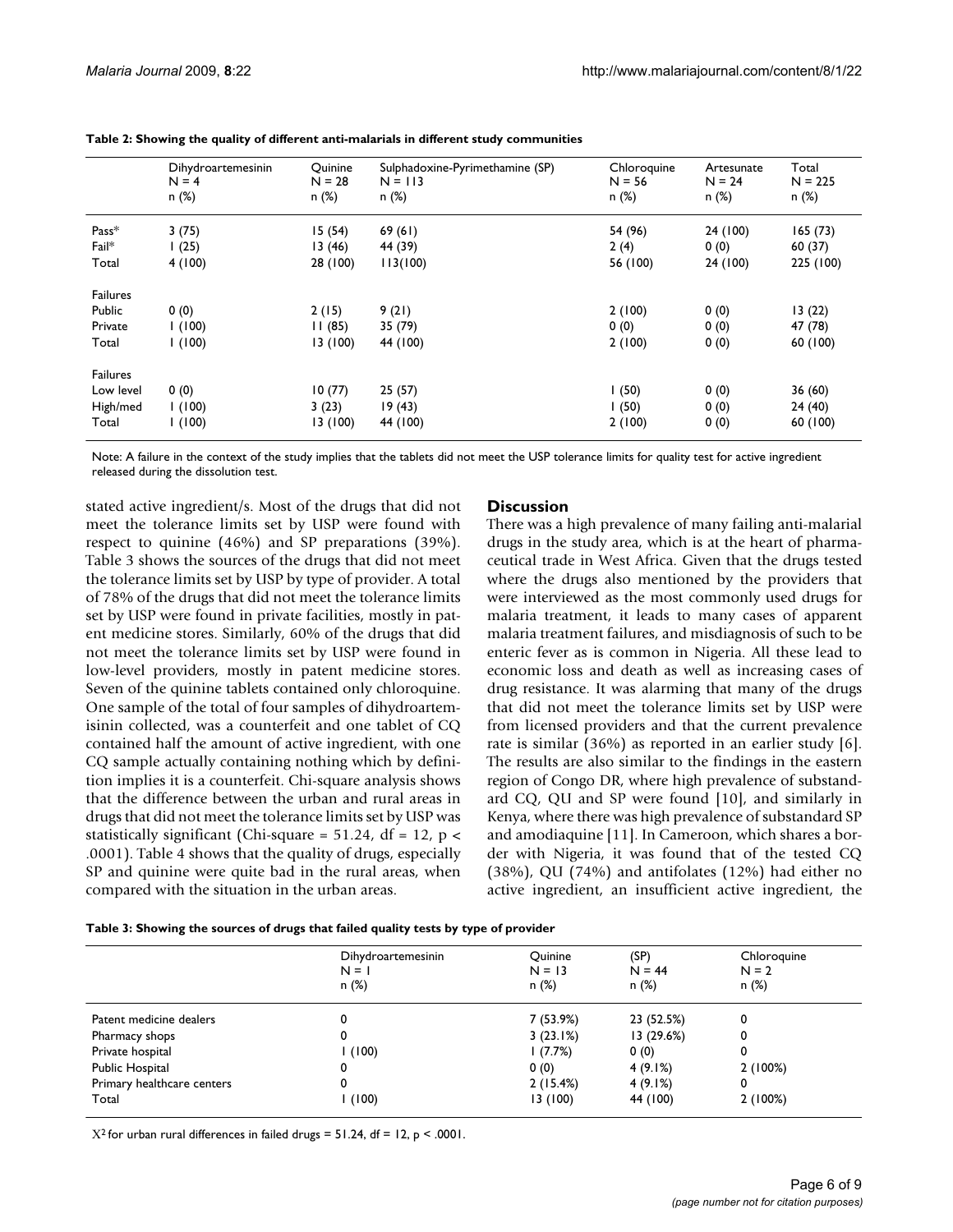|             | <b>SP</b> |            | Quinine |            | CQ    |         | <b>DHA</b> |          | AS    |          |
|-------------|-----------|------------|---------|------------|-------|---------|------------|----------|-------|----------|
|             | total     | Failed*    | total   | Failed*    | total | Failed* | total      | Failed*  | total | Failed*  |
| Urban areas | 54        | 20 (37.0%) | 16      | 7(43.8%)   | 26    | (3.9%)  | 4          | l (25%)  | 12    | $0(0\%)$ |
| Rural areas | 59        | 26 (44.1%) | 12      | 8(66.7%)   | 30    | (3.3%)  | 0          | $0(0\%)$ | 12    | $0(0\%)$ |
| Grand total | 113       | 46 (40.7%) | 28      | 15 (53.6%) | 56    | 2(3.6%) | 4          | (25%)    | 24    | $0(0\%)$ |

#### **Table 4: Rural urban differences in drug quality**

Note: Pass or fail implies that the tablets met or did not meet the USP tolerance limits for quality test

wrong ingredient, or unknown ingredient(s) [23]. These results are similar to those reported from the study from SE Asia, where an increasing high proportion of antimalarial drugs bought in pharmacies and shops are counterfeit [24]. Poor quality artemisinin monotherapies such as dihydroartemisinin have also been reported from formulations tested in Kenya [14].

Unexpectantly cheap drugs such as SP formulations and quinine, and to a lesser extent CQ, which are most commonly used by the very poor, were counterfeit. Similarly, it was found that 33% of CQ batches were under dosed in eastern region of Congo DR [10]. Hence, as argued by some researchers, the previous suggestions that relatively inexpensive drugs, such as CQ are not commonly faked is not borne out by data [8]. The results compare well with the those from another study where it was found that various substandard therapies and clinically inappropriate mono-therapies remain widely used, with between a quarter half of the products failing basic quality tests [9]. Specifically 33% of artemesinin monotherapies failed thinlayer chromatography tests [9]. The case of high failure rate of quinine is of grave concern because physicians in Nigeria usually rely on this drug for cases of suspected treatment failures to other drugs and in emergencies. Also, the high level of SP formulations that did not meet the tolerance limits set by USP portends danger for pregnant women, as this drug is the mainstay of intermittent-preventive treatment of malaria in pregnancy (IPTp).

The motive for such sustained high prevalence could be the inordinate objective of high profit making by unscrupulous businessmen aided by pharmaceutical manufacturers. It has been estimated that the counterfeit medicine market is worth some US\$35–44 billion per year [8]. However, it was stated that numerous factors encourage the counterfeiting of drugs apart from criminal greed [8]. The relatively high cost of genuine medicines, together with their desirability and low availability, give the counterfeiters an economic incentive, facilitated by lack of legislation and enforcement and light penalties [8].

The pattern of low quality of drugs that was found in this study has equity implications for appropriate treatment of malaria in Anambra state and even Nigeria. This is because the private and low-level providers, where the drugs that did not meet the tolerance limits set by USP were available are usually predominantly used more by the poorer/poorest socio-economic status (SES) groups [1]. In Tanzania, there was availability of low quality SP and amodiaquine tablets in wholesale pharmacies [15]. Similarly in Cambodia, it was found that out of 133 drug vendors, 71% and 60% had counterfeit artesunate and mefloquine respectively [8,25]. The low level providers with the drugs that did not meet the tolerance limits set by USP are also usually the places where quality of malaria treatment is usually the lowest [1]. These findings mean that the poorer and most poor SES received the lowest quality of treatment from all ramifications. As such, urgent interventions should be developed and implemented to remedy this inequity, as counterfeit drugs particularly affect the most disadvantaged people in resource poor countries [8].

Improved drug quality for treatment of malaria will require concerted educational intervention for providers and consumers to enhance procurement of good quality drugs and, improved regulation of the drugs. This is especially pertinent because there was greater prevalence of poor quality drugs in the rural areas where there is lack of knowledge and ignorance by both providers and consumers about quality of healthcare is rife, and they also lack awareness of the consequences of counterfeit drugs. In Laos, it was found that 63% of drug sellers and 80–96% of consumers were not aware of the existence of poor quality drugs [8,26]. The finding that some drugs contained the wrong stated active ingredient or contained nothing is quite worrying in the study area used for this study, where *Plasmodium falciparum* causes more than 90% of the malaria. This can lead to increased morbidity and mortality if counterfeit drugs are used for treatment. ACT is expensive and the current policy to use such combinations as first-line drugs implies an urgent need to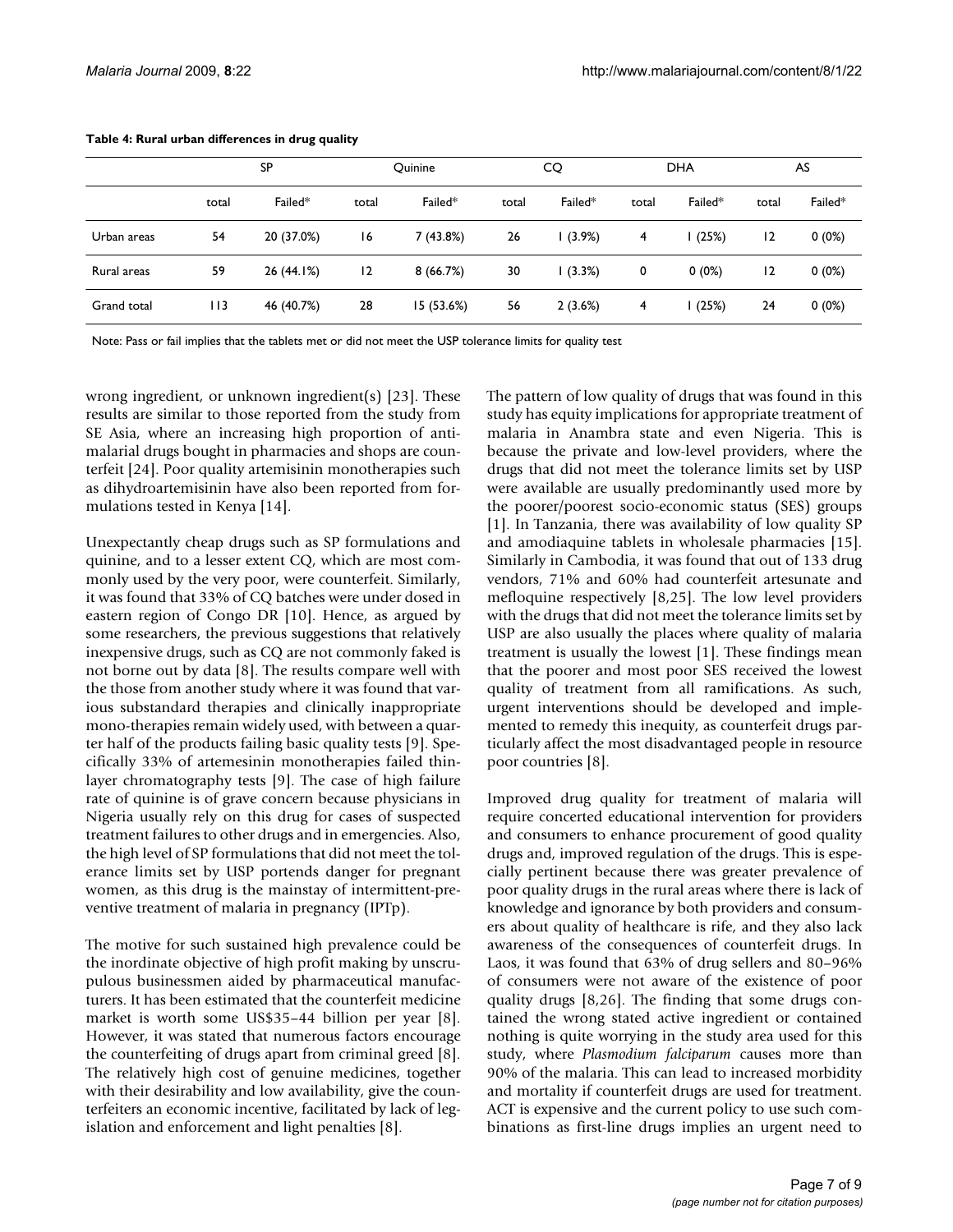decrease the spread of counterfeit drugs in the system, otherwise people will be wasting sums of money buying counterfeit ACT. The incidence of morbidity and mortality may also increase as well as resistance to these effective drugs against malaria.

The recommended actions for improving the quality of malaria treatment may include refresher and fresh training and capacity building for all providers but with special and priority emphasis on patent medicine dealers so as to enhance their quality of drug acquisition. With the recent introduction of ACT in Nigeria, many of the combinations in the markets are not co-formulated but co-packaged and many health providers either prescribe copackaged drugs or undertake the co-packaging themselves or prescribe two monotherapies with instructions on how to consume them together. Hence, information about the quality of drugs used in the co-packaging or co-prescriptions as ACT is very useful for improving malaria case management. Although advances in forensic chemical analysis and simple field tests will enhance drug quality monitoring, improved access to inexpensive genuine medicines, support of drug regulatory authorities, greater open reporting, vigorous law enforcement, and international cooperation with determined political leadership will be essential to counter this threat [8]. The State Ministry of Health (SMOH) should collaborate with the National Agency for Food, Drug Administration and Control (NAFDAC) to tackle high incidence of counterfeit drugs in the State. It seems that as the war against substandard and counterfeit drugs is being waged in the urban areas by the relevant authorities, the problem continues relatively unabated in the rural areas and amongst low level providers. The Department of Pharmacy in the SMOH in collaboration with the health departments of the local government areas should develop and implement drug quality assurance strategy in the state, which should also lay emphasis on rural areas, in addition to the urban areas.

#### **Competing interests**

The authors declare that they have no competing interests.

## **Authors' contributions**

OO and HK conceived the study, OO, ND, BU, ES, KH, VO and PO participated in field work. HK carried out the analyses to determine the drug quality. All authors contributed to data analysis. OO wrote the first draft of the paper and all authors participated in the revision until production of the final draft.

#### **Acknowledgements**

The study was supported by a grant from the Gates Malaria Partnership, London School of Hygiene and Tropical Medicine. HK is grateful to the Gates Malaria Partnership for providing support for the analytical facility through an award from the Bill and Melinda Gates Foundation. The authors are grateful to the Anambra State Ministry of Health and the providers that participated in the study.

#### **References**

- 1. Hanson K, Goodman C, Lines J, Meek S, Bradley D, Mills A: *The economics of malaria control interventions* Geneva: Global Forum for Health Research; 2004.
- 2. Onwujekwe O, Ojukwu J, Uzochukwu B, Dike N, Shu E: **[Where do](http://www.ncbi.nlm.nih.gov/entrez/query.fcgi?cmd=Retrieve&db=PubMed&dopt=Abstract&list_uids=16004706) [people from different socio-economic groups receive diag](http://www.ncbi.nlm.nih.gov/entrez/query.fcgi?cmd=Retrieve&db=PubMed&dopt=Abstract&list_uids=16004706)[nosis and treatment for malaria in southeast Nigeria.](http://www.ncbi.nlm.nih.gov/entrez/query.fcgi?cmd=Retrieve&db=PubMed&dopt=Abstract&list_uids=16004706)** *Ann Trop Med Parasit* 2005, **99:**473-481.
- 3. Baume C, Helitzer-Allen D, Kachur P: **[Patterns of care for child](http://www.ncbi.nlm.nih.gov/entrez/query.fcgi?cmd=Retrieve&db=PubMed&dopt=Abstract&list_uids=11077952)[hood malaria in Zambia.](http://www.ncbi.nlm.nih.gov/entrez/query.fcgi?cmd=Retrieve&db=PubMed&dopt=Abstract&list_uids=11077952)** *Soc Sci Med* 2000, **51:**1491-1503.
- 4. World Health Organization: **The African Malaria Report 2003.** In *WHO/CDS/MAL/2003.1093* Geneva:WHO/UNICEF; 2003.
- 5. Wondemagegnehu E: **Counterfeit and substandard drugs in Myanmar and Viet Nam.** In *WHO Report. WHO/EDM/QSM/99.3* Geneva: WHO; 1999.
- 6. Shakoor O, Taylor RB, Behrens RH: **[Assessment of the incidence](http://www.ncbi.nlm.nih.gov/entrez/query.fcgi?cmd=Retrieve&db=PubMed&dopt=Abstract&list_uids=9315042) [of substandard drugs in developing countries.](http://www.ncbi.nlm.nih.gov/entrez/query.fcgi?cmd=Retrieve&db=PubMed&dopt=Abstract&list_uids=9315042)** *Trop Med Int Health* 1997, **2:**839-845.
- 7. Hall KA, Newton PN, Green MD, DeViej M, Vandenabeele P, Pizzanelli D, Mayxay M, Dondorp A, Fernandez FM: **[Characterization of](http://www.ncbi.nlm.nih.gov/entrez/query.fcgi?cmd=Retrieve&db=PubMed&dopt=Abstract&list_uids=17123969) [counterfeit artesunate antimalarial tablets from southeast](http://www.ncbi.nlm.nih.gov/entrez/query.fcgi?cmd=Retrieve&db=PubMed&dopt=Abstract&list_uids=17123969) [Asia.](http://www.ncbi.nlm.nih.gov/entrez/query.fcgi?cmd=Retrieve&db=PubMed&dopt=Abstract&list_uids=17123969)** *Am J Trop Med Hyg* 2006, **75:**804-811.
- 8. Newton PN, Green MD, Fernandez FM, Day NPJ, White NJ: **[Coun](http://www.ncbi.nlm.nih.gov/entrez/query.fcgi?cmd=Retrieve&db=PubMed&dopt=Abstract&list_uids=16931411)[terfeit anti-infective drugs.](http://www.ncbi.nlm.nih.gov/entrez/query.fcgi?cmd=Retrieve&db=PubMed&dopt=Abstract&list_uids=16931411)** *Lancet Infect Dis* 2006, **6:**602-613.
- 9. Bate R, Coticeli P, Richard T, Attaran A: **[Antimalarial drug quality](http://www.ncbi.nlm.nih.gov/entrez/query.fcgi?cmd=Retrieve&db=PubMed&dopt=Abstract&list_uids=18461128) [in the most severely malarious parts of Africa – a six country](http://www.ncbi.nlm.nih.gov/entrez/query.fcgi?cmd=Retrieve&db=PubMed&dopt=Abstract&list_uids=18461128) [study.](http://www.ncbi.nlm.nih.gov/entrez/query.fcgi?cmd=Retrieve&db=PubMed&dopt=Abstract&list_uids=18461128)** *PloS ONE* 2008, **3:**e2132.
- 10. Atemnkeng MA, Chimanuka B, Plaizier-Vercammen J: **Quality evaluation of chloroquine, quinine, sulfadoxine-pyrimethamine and proguanil formulations sold on the market in East Congo DR, 2005.** *J Clin Pharm Ther* 2006, **31:**112.
- 11. Amin AA, Snow RW, Kokwaro GO: **[The quality of sulfadoxine](http://www.ncbi.nlm.nih.gov/entrez/query.fcgi?cmd=Retrieve&db=PubMed&dopt=Abstract&list_uids=16336288)[pyrimethamine and amodiaquine products in the Kenyan](http://www.ncbi.nlm.nih.gov/entrez/query.fcgi?cmd=Retrieve&db=PubMed&dopt=Abstract&list_uids=16336288) [retail sector.](http://www.ncbi.nlm.nih.gov/entrez/query.fcgi?cmd=Retrieve&db=PubMed&dopt=Abstract&list_uids=16336288)** *J Clin Pharm Ther* 2005, **30:**559-565.
- 12. Kaur H, Goodman C, Thompson E, Thompson K-A, Masanja I, Kachur SP, Abdulla S: **[A nationwide survey of the quality of antimalar](http://www.ncbi.nlm.nih.gov/entrez/query.fcgi?cmd=Retrieve&db=PubMed&dopt=Abstract&list_uids=18923672)[ials in retail outlets in Tanzania.](http://www.ncbi.nlm.nih.gov/entrez/query.fcgi?cmd=Retrieve&db=PubMed&dopt=Abstract&list_uids=18923672)** *PLoS ONE* 2008, **3:**e3403.
- 13. Taylor RB, Shakoor O, Behrens RH, Everard M, Low AS, Wangboonskul J, Reid RG, Kolawole JA: **[Pharmacopoeial quality of drugs](http://www.ncbi.nlm.nih.gov/entrez/query.fcgi?cmd=Retrieve&db=PubMed&dopt=Abstract&list_uids=11425415) [supplied by Nigerian Pharmacies.](http://www.ncbi.nlm.nih.gov/entrez/query.fcgi?cmd=Retrieve&db=PubMed&dopt=Abstract&list_uids=11425415)** *Lancet* 2001, **357:**1933-1936.
- 14. Amin AA, Kokwaro GO: **[Antimalaria drug quality in Africa.](http://www.ncbi.nlm.nih.gov/entrez/query.fcgi?cmd=Retrieve&db=PubMed&dopt=Abstract&list_uids=17875107)** *J Clin Pharm Ther* 2007, **32:**429-440.
- 15. Minzi OM, Moshi MJ, Hipolite D, Massele AY, Tomson G, Ericsson O, Gustafsson LL: **Evaluation of the quality of amodiaquine and sulphadoxine/pyrimethamine tablets sold by private wholesale pharmacies in Dar Es Salaam, Tanzania.** *J Clin Pharm Therap* 2003, **28:**117-122.
- 16. Keoluangkhot V, Green MD, Nyadong L, Fernández FM, Mayxay M, Newton PN: **[Impaired clinical response in a patient with](http://www.ncbi.nlm.nih.gov/entrez/query.fcgi?cmd=Retrieve&db=PubMed&dopt=Abstract&list_uids=18385347) [uncomplicated falciparum malaria who received poor-qual](http://www.ncbi.nlm.nih.gov/entrez/query.fcgi?cmd=Retrieve&db=PubMed&dopt=Abstract&list_uids=18385347)[ity and underdosed intramuscular artemether.](http://www.ncbi.nlm.nih.gov/entrez/query.fcgi?cmd=Retrieve&db=PubMed&dopt=Abstract&list_uids=18385347)** *Am J Trop Med Hyg* 2008, **78:**552-555.
- 17. Chukwuani CM, Onifade M, Sumonu K: **[Survey of drug use prac](http://www.ncbi.nlm.nih.gov/entrez/query.fcgi?cmd=Retrieve&db=PubMed&dopt=Abstract&list_uids=12426963)[tices and antibiotic prescribing pattern at a general hospital](http://www.ncbi.nlm.nih.gov/entrez/query.fcgi?cmd=Retrieve&db=PubMed&dopt=Abstract&list_uids=12426963) [in Nigeria.](http://www.ncbi.nlm.nih.gov/entrez/query.fcgi?cmd=Retrieve&db=PubMed&dopt=Abstract&list_uids=12426963)** *Pharm World Sci* 2002, **24:**188-195.
- 18. Onwujekwe OE, Chima RI, Okonkwo PO: **[Economic burden of](http://www.ncbi.nlm.nih.gov/entrez/query.fcgi?cmd=Retrieve&db=PubMed&dopt=Abstract&list_uids=11094267) [malaria illness versus that of a combination of all other ill](http://www.ncbi.nlm.nih.gov/entrez/query.fcgi?cmd=Retrieve&db=PubMed&dopt=Abstract&list_uids=11094267)nesses: A study in five malaria holo-endemic communities.** *Health Policy* 2000, **54:**143-159.
- 19. Okonkwo PO, Akpala CO, Okafor HU, Mbah AU, Nwaiwu O: **[Com](http://www.ncbi.nlm.nih.gov/entrez/query.fcgi?cmd=Retrieve&db=PubMed&dopt=Abstract&list_uids=11491007)[pliance to correct dose of chloroquine in uncomplicated](http://www.ncbi.nlm.nih.gov/entrez/query.fcgi?cmd=Retrieve&db=PubMed&dopt=Abstract&list_uids=11491007) malaria correlates with improvement in the condition of [rural Nigerian children.](http://www.ncbi.nlm.nih.gov/entrez/query.fcgi?cmd=Retrieve&db=PubMed&dopt=Abstract&list_uids=11491007)** *Trans R Soc Trop Med Hyg* 2001, **95:**320-324.
- 20. Salako LA, Brieger WR, Afolabi BM, Umeh RE, Agomo PU, Asa S, Adeneye AK, Nwankwo BO, Akinlade CO: **[Treatment of child](http://www.ncbi.nlm.nih.gov/entrez/query.fcgi?cmd=Retrieve&db=PubMed&dopt=Abstract&list_uids=11523765)[hood fevers and other illnesses in three rural Nigerian com](http://www.ncbi.nlm.nih.gov/entrez/query.fcgi?cmd=Retrieve&db=PubMed&dopt=Abstract&list_uids=11523765)[munities.](http://www.ncbi.nlm.nih.gov/entrez/query.fcgi?cmd=Retrieve&db=PubMed&dopt=Abstract&list_uids=11523765)** *J Trop Pediatr* 2001, **47:**230-238.
- 21. Uzochukwu BSC, Onwujekwe OE, Akpala CO: **[Effect of the](http://www.ncbi.nlm.nih.gov/entrez/query.fcgi?cmd=Retrieve&db=PubMed&dopt=Abstract&list_uids=12424209) [Bamako-Initiative drug revolving fund on availability and](http://www.ncbi.nlm.nih.gov/entrez/query.fcgi?cmd=Retrieve&db=PubMed&dopt=Abstract&list_uids=12424209) rational use of essential drugs in primary health care facili[ties in Southeast Nigeria.](http://www.ncbi.nlm.nih.gov/entrez/query.fcgi?cmd=Retrieve&db=PubMed&dopt=Abstract&list_uids=12424209)** *Health Policy Plan* 2002, **17:**378-383.